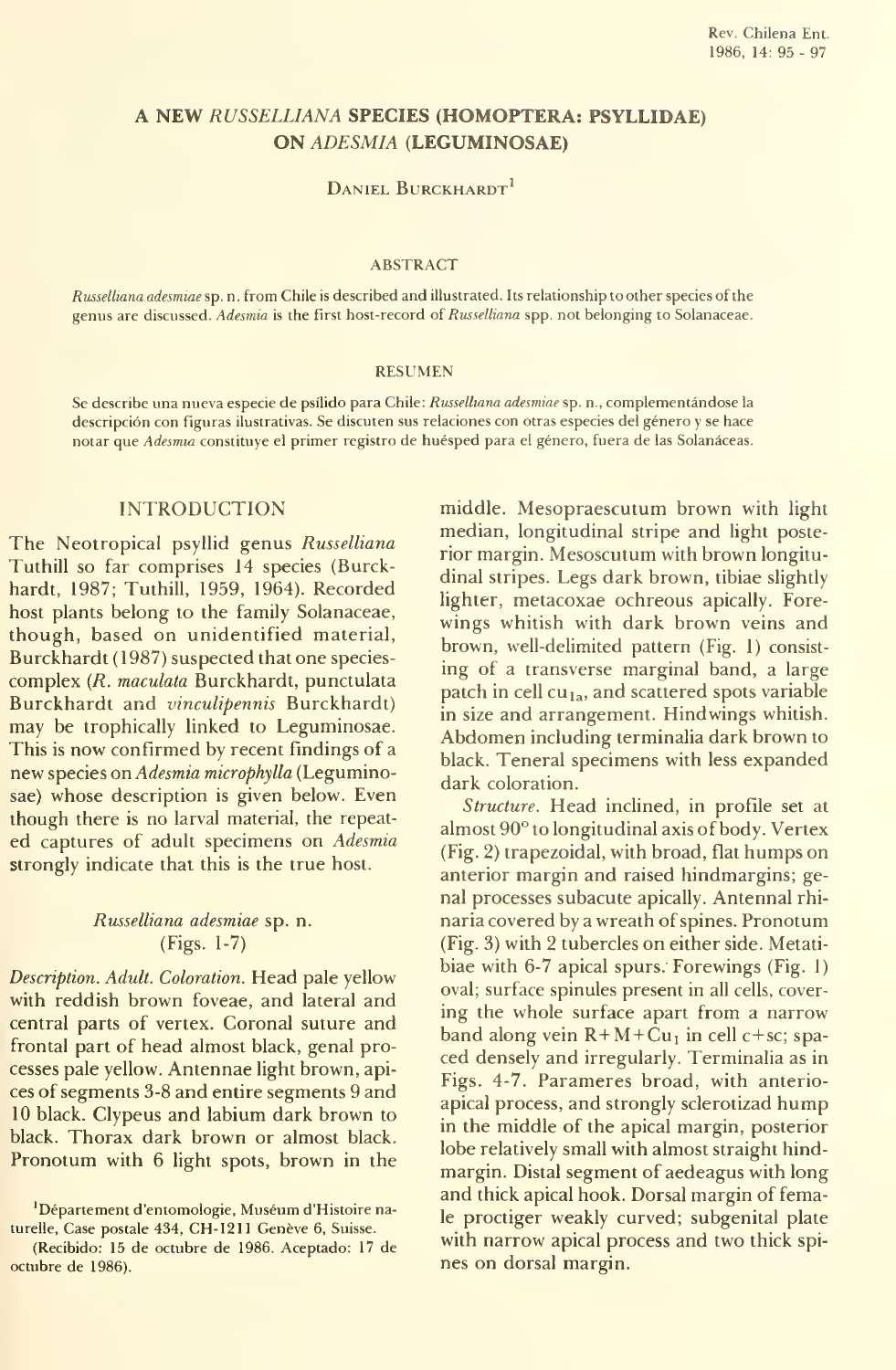

Figures 1-7*. Russelliana adesmiae* sp. n. 1, Forewing; 2, head, dorsal view; 3, pronotum, frontal view; 4, male terminalia,<br>lateral view; 5, distal segment of aedeagus; 6, paramere, inner surface; 7, female terminalia, la